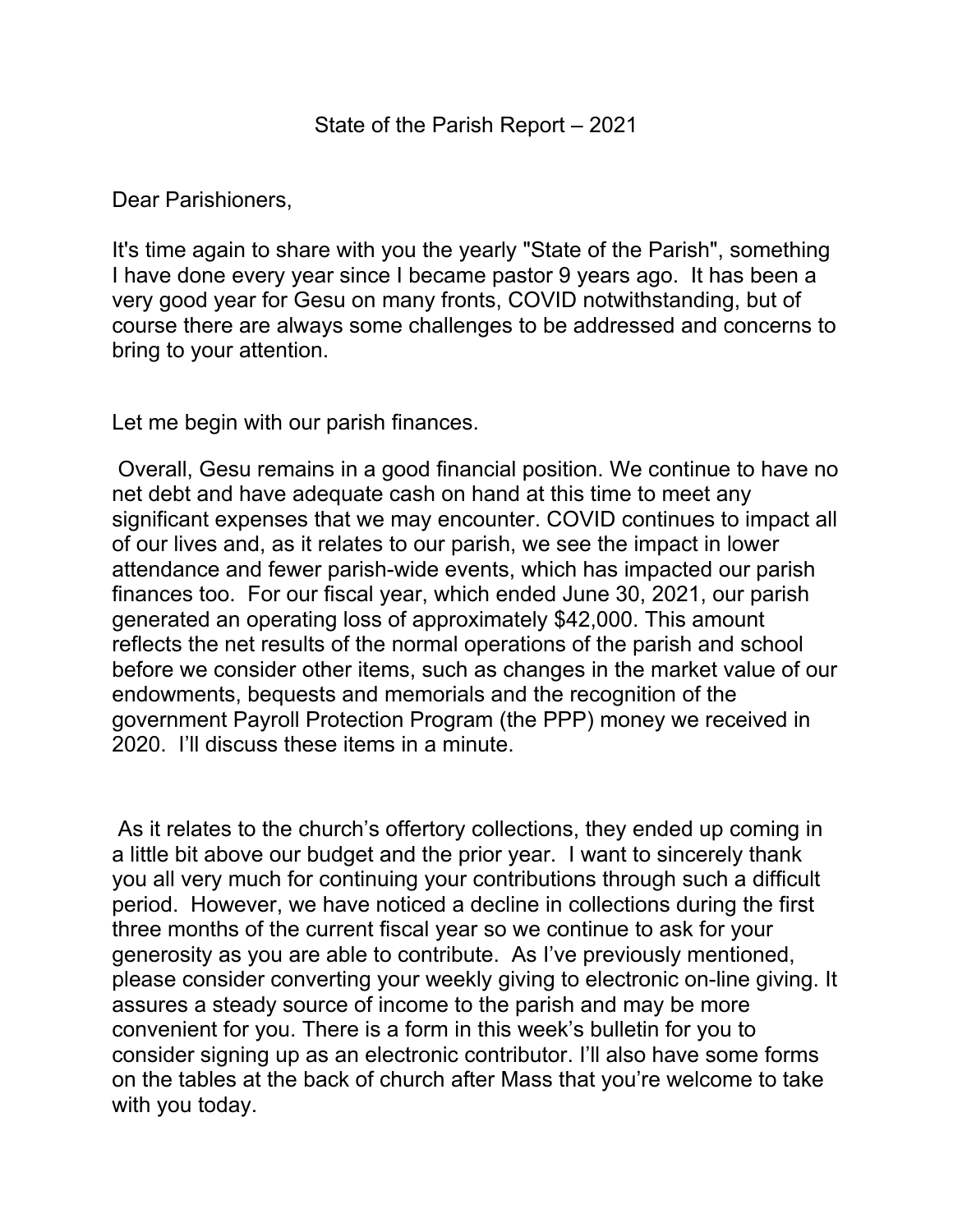I am pleased to report that the school's enrollment remained strong again last fiscal year and the parish did not have to subsidize the school – something that's now been accomplished for the last four years. As I've said before, that's an amazing accomplishment and there probably aren't too many other parishes in the diocese, if any, that are in a similar favorable position as it relates to their school as we are at this time. And, our enrollment is again strong for the current school year.

 With the return to more normalcy last spring, we took on some additional maintenance projects that had been put on hold when the COVID crisis began. We did some renovations to the church sacristy, the rectory office and the school front office. We also repaired some of the concrete sidewalks and steps that needed to be improved for safety reasons. And of course, just as the summer weather rolled in last May, our church air conditioning went out. It took a while to find all the problems and then find a couple of new compressors to install but we got it done. The AC project was unexpected and cost us about \$20,000.

 Also, since we were not able to put a new electronic sign at the corner of Parkside and Bancroft, we decided to use those funds to spruce up the landscaping around the church and the Sullivan Center. Another major project that we started last fiscal year was the purchase of materials for the renovation of the Sullivan Center's carpeting and flooring. It's been nearly 25 years since we've done any major work in the Sullivan Center, so our plan is to have all of the flooring installed and the walls re-painted this year.

 In addition to the normal operations of the parish last year, we also had a number of special items that had a big impact on our total net income. The biggest of these was a \$370,000 increase in the market value of the endowments that we are so very blessed to have. As I think I've mentioned before, our endowments distribute 4% of their value each year to help us operate the church and school. Another unusual and extremely helpful item we recognized last year was approximately \$332,000 of Payroll Protection Program funds that were received in April 2020. This was a loan by the federal government during the past year which was forgiven and therefore we were able to recognize it as a one-time gain in our financial statements.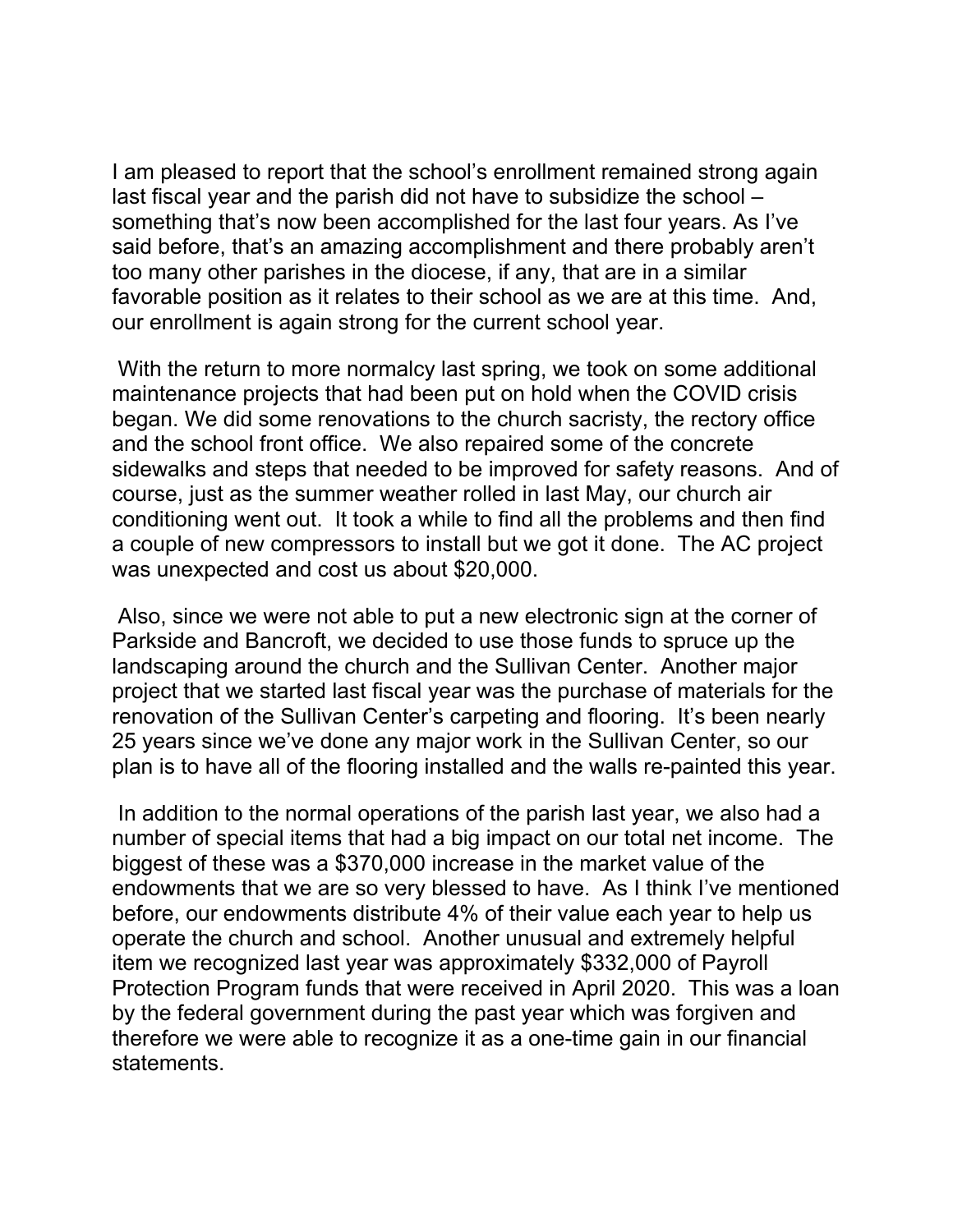So, in total, once you add together our ordinary operating loss, the increase in the market value of our endowments, the recognition of the PPP grant and some other items, Gesu parish and school had a total net income of – are you sitting down? - approximately \$614,000 last year.

 This was a very unusual situation and the finance council doesn't budget for these unusual items, so we are trying to get the parish back to something closer to break-even from a normal, operating perspective for our current fiscal year. This was a banner year for the parish financially that's for sure, but one that almost certainly won't happen again.

 We have included a copy of our profit and loss and balance sheet in this week's bulletin, so please take a look at these at your convenience. Of course, please let me know if you have any questions.

This past July was a benchmark in the life of Gesu as we twinned with the other Oblate parish in Toledo, St. Pius X. The purpose of the twinning of the two parishes was to maintain a strong Oblate presence at both parishes and enable us to share our Salesian Spirituality even amid the declining numbers of Oblate priests in our Province. Having fewer Oblates in the area has presented some challenges however, especially covering all the Masses celebrated at each parish church, especially on the weekends. In time we need to address this situation and get a more practical Mass schedule between both parish churches. I am confident however that with the addition of Deacon Bill Petro to our parish staff, his additional ministry will make a big difference.

COVID has also resulted a decline of not only those attending Mass on a regular basis, but also a decline in lectors, communion distributors, altar servers, Masters of Ceremonies, ushers and cantors. Really every ministry has been affected. I encourage you to think about your talents and give back to the parish in a personal way to enhance the celebration of our weekend liturgy.

Fortunately we have excellent Pastoral and Finance Councils who take their responsibilities very seriously and keep the parish "on track" with their respective roles.